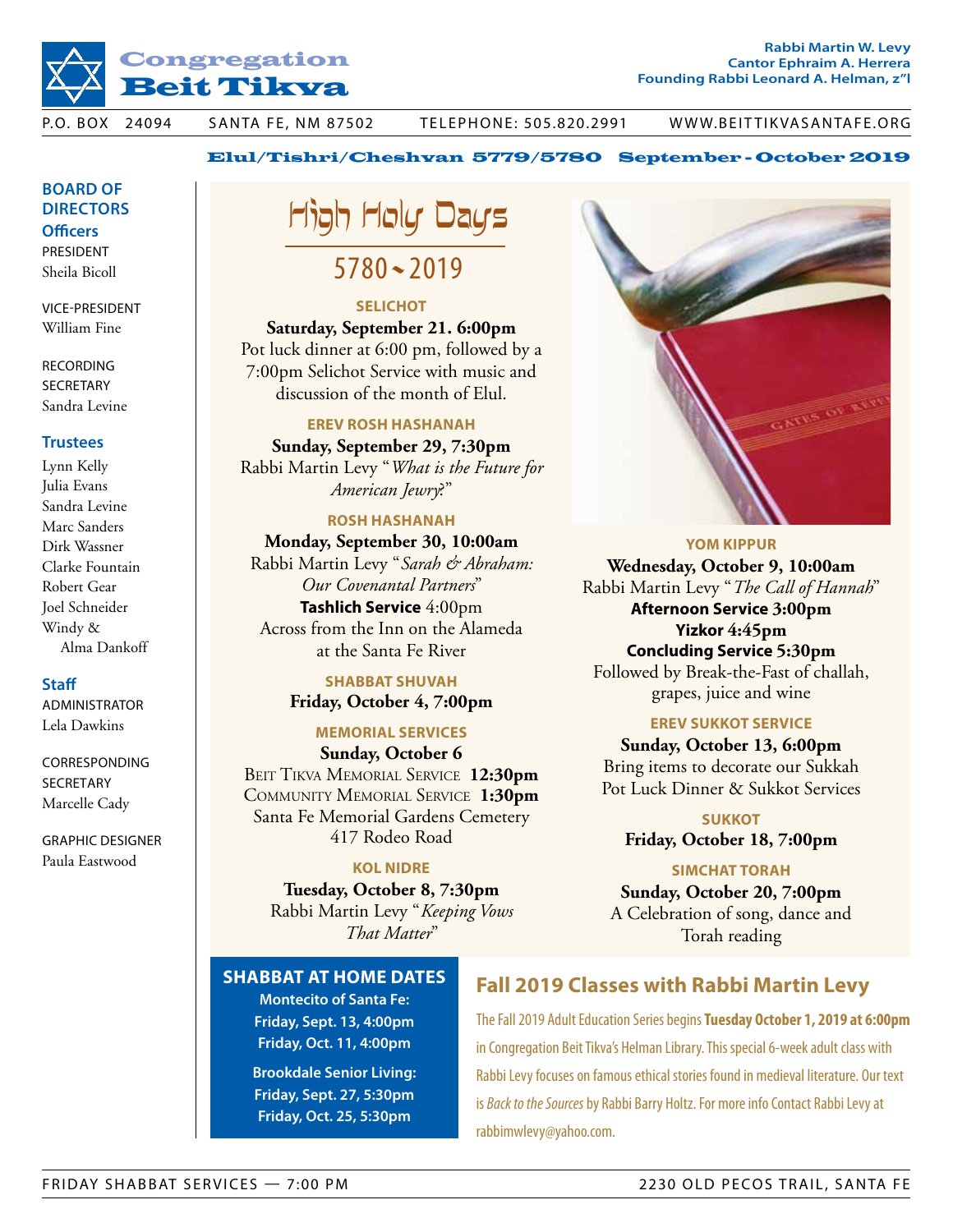

cannot resolve to return to his/ her essential humanity. There is no community so rife with suspicion, extremism or hostility that it cannot transform itself into a haven of compassion and interpersonal care and concern. There is no nation so bogged down in chauvinism and isolation that it cannot

I his holiday season begins "late," as we say in rabbinic parlance, due to the fact that this lunar year contains thirteen months. But wouldn't it be more meaningful if Rosh Hashanah were scheduled in the spring, when life begins anew? In fact, the Biblical new year began in the month of Nisan, the month of Passover. Later in our history (around the beginning of the 2nd century) the Sages ordained that Rosh Hashanah would be celebrated as our new year, even though it is technically in the seventh month of the lunar cycle.

The High Holy Days occur when the pulse of nature begins to slow down. There is a great message embedded in this reality—at the least likely time of year, there can be a rebirth. When one least expects it, a person/nation is capable of regeneration. The history of our Jewish people shows this. That history is *heilgeschichte*, the story of salvation, a salvation that occurs when a people's will to live nobly manifests itself.

In the 1800's, the spirit of western European enlightenment and so-called egalitarianism should have spelled the gradual disappearance of our distinctive way of life. Instead a renaissance of Jewish culture flourished, replete with many novels and poetry which uplifted the Jewish soul. Another example of this rebirth is the year 1948. After the ashes of Auschwitz, the Jewish people took the remnants of European Jewry and fashioned a new home, a third commonwealth in the land of Israel.

What has been historically true for our people is potentially true for all women and men. There is no individual who is so steeped in dishonesty or sin that he

regenerate itself and return to more universal values. All of us as individuals can strive to do better, to build our communities, and nurture the enduring values of our American democracy.

An ancient Jewish legend describes the flurry of activity in heaven at the end of every summer. Angels cluster around the divine throne and ask,

"When is Rosh Hashanah this year?"

Each year, the Almighty retorts, "Me, you are asking? Together let us descend to earth and inquire of the children of Adam and Eve. Only the individual human being can determine when a new year, a new beginning, will truly commence."

Kaycee and I wish everyone a healthy and contented New Year!

Shanah tovah,

Martin W Levy

Rabbi Martin W. Levy 505.670.4671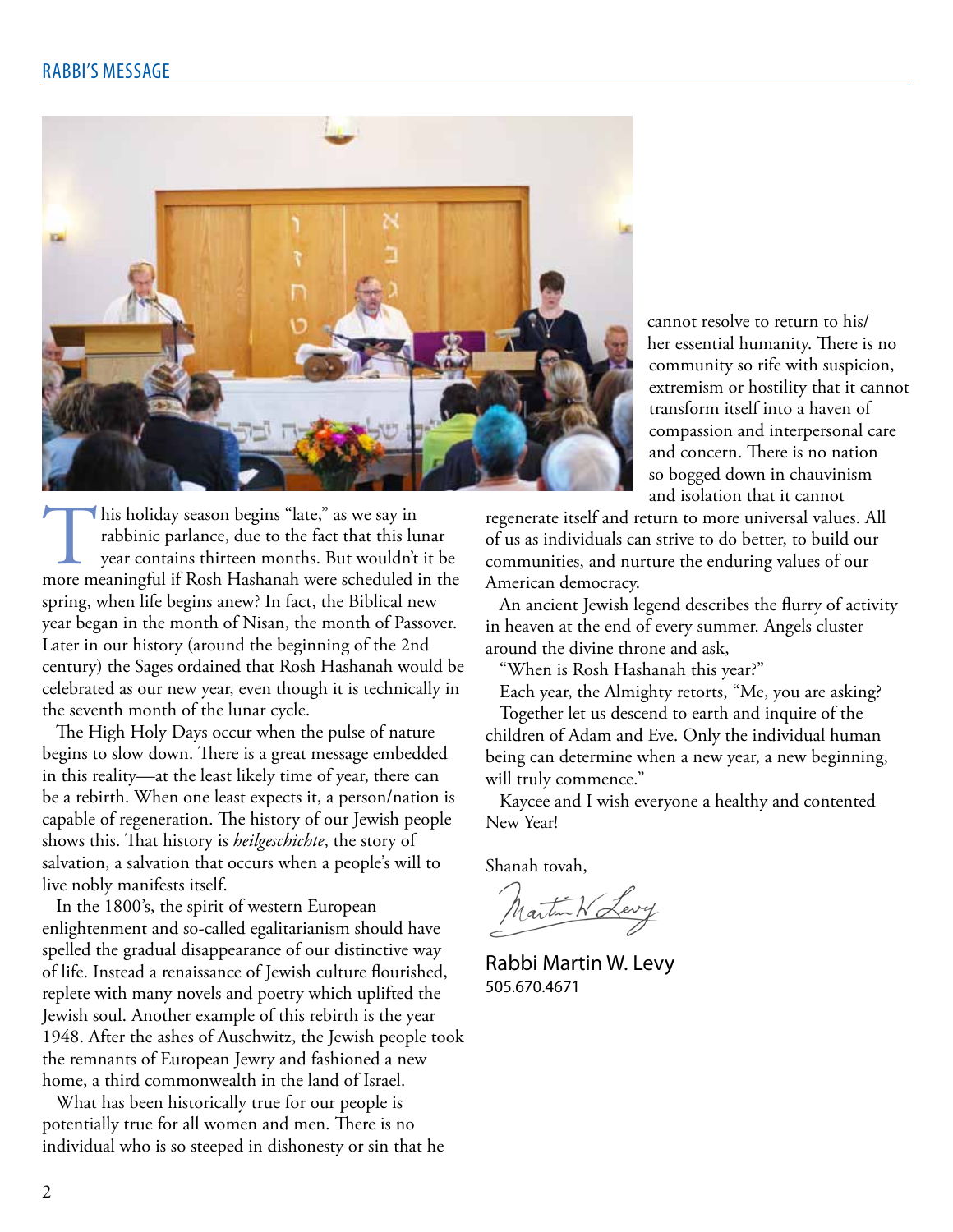*shanah tovah ti'katayvoo* – May it be a good and<br>healthy New Year for all of us. After a summer<br>of transition, our dear congregation is moving<br>forward in many exciting ways. We are looking forward healthy New Year for all of us. After a summer of transition, our dear congregation is moving forward in many exciting ways. We are looking forward to the magnificent holiday music that our Cantor Ephraim will provide. Our High Holy Days Choir is diligently practicing every Monday evening and we have added six new families to our Beit Tikva roster since July.

We are growing. There are many kinds of families; their configurations are as complex and varied as "A Modern Family," "Birdcage" and "The Goldbergs." We can relate to all of them! They are plural: our biological family, our family of friends, our support family and our religious family. Congregation BeitTikva is a family, and like all families we have conflicts, disagreements and other differences. Hopefully, the common thread is love and respect with the hope of coming together to settle problems and enjoy life.

We should value our differences and likenesses and find ways to enjoy those qualities. As we approach Yom Kippur, let us look for ways to mend hard feelings, forgive others as well as ourselves, and fill our days with peace and love.

Reach out – reach in! You don't have to be a cardiologist to open your heart.

L'Shana Tova Sheila Bicoll sbicoll@yahoo.com

## *Welcome to Our* **New Administator**

We at Congregation Beit Tikva are delighted to introduce **Lela Dawkins** as our new Administrator. Ms. Dawkins was born and raised in Amarillo, Texas and as luck would have it, she migrated to Santa Fe where she met her husband of nearly ten years. She has two bachelor's degrees, the first in Communication Arts and the second in English. In addition, Lela obtained a Master's degree in Education with a focus on Curriculum Development. She is also a Certified Paralegal. Her professional background includes teaching the sixth thru eighth grades, being a project manager for an architecture firm, as well as fighting forest fires! Lela's passions include stand-up comedy, improvisation, gardening, canning fruits, and according to her, she is the world's best salsa maker. From a young age, she has been deeply curious about Judaism specifically and throughout the course of her life has been drawn to people of our faith. We welcome Lela Dawkins to our community! Lela Dawkins

admin@beittikvasantafe.com 505.820.2991

### *Meet* **Marc Sanders**

Dallas native **Marc Sanders** moved to Santa Fe in August 2016 and was so moved by the glittering canopy of stars at night that he wrote an homage to the Milky Way.

A precocious boy with a talent for playing the piano, Marc didn't fit into conservative, football-loving Texas. That, and an abusive stepfather led Marc's mother to enroll him in a ZOA-sponsored boarding school in Israel. Leaving his sister was painful, but Marc adapted and thrived at school where he was accepted by his peers.

At the University of Texas at Austin, where Marc earned a B.A. in Psychology and Journalism, his political passions were aroused and he became an activist for gay and women's rights. A class with visiting Pulitzer-prize-winning poet, New York-based Richard Howard, led to an invitation to housesit at Howard's West Village flat. So, with \$500, Marc moved to New York City. A job with PEN American Center had Marc working with writers like Alan Ginsburg and Kurt Vonnegut on programs to protect writers suffering in repressive countries. Another highlight during this period was a job interview with Leonard Bernstein, Marc's childhood hero.

In the 90's Marc volunteered as a mediator with Austin's Dispute Resolution Center and furthered his credibility by earning a Master's in Conflict Management. Noting the failure to address the parties' emotional needs prompted Marc to pursue certification in anger management.

Disaffected by religion, Marc became a non-observant Jew. But after arriving in Santas Fe he longed to reconnect to the Jewish community and found Congregation Beit Tikva. Walking through Beit Tikva's door one October Friday evening, Marc was warmly greeted by Barb LaMont and Linda Brown, who invited Marc to sit with them. The rest, as they say, is history.

Some of you know Marc as the impresario behind the Purim Spiels, noted for their originality and irreverence.

As Community Outreach Coordinator, Marc will collaborate with organizations that share CBT's values and commitment to *tikkun olam* while also developing new programs that enrich our members, serve the Jewish community and are fun! Marc invites members to submit suggestions for programs, events, public speakers and the like. He can be reached at: santafemarcsanders@gmail.com or at 505.428.984.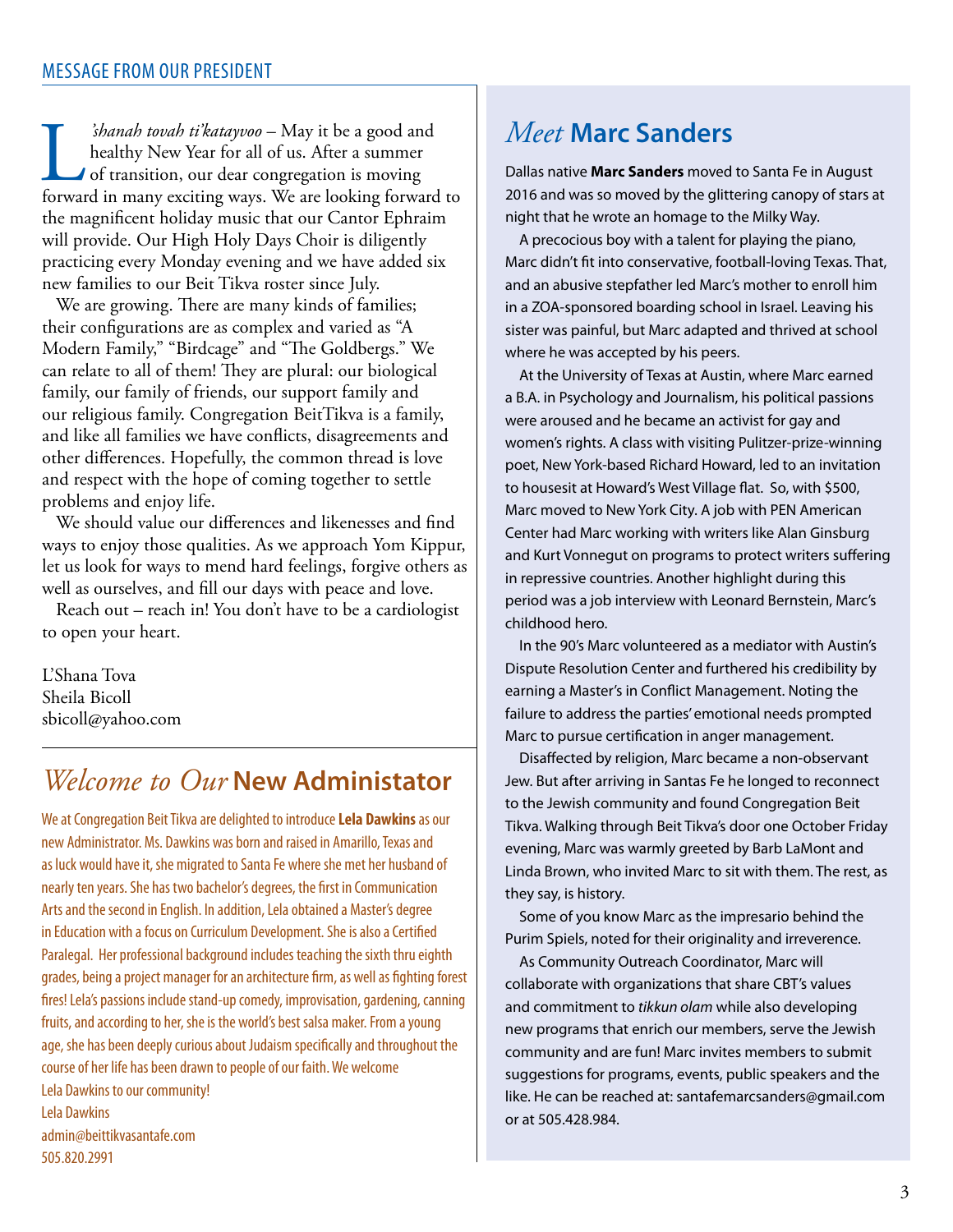# High Holy Days 5780~2019

#### **Selichot**

**Saturday, September 21. 6:00pm** Pot luck dinner at 6:00 pm, followed by a 7:00pm Selichot Service with music and discussion of the month of Elul.

> **EREV ROSH HASHANAH** Rabbi Martin Levy **Sunday, September 29,** 7:30pm

### **ROSH HASHANAH**

Rabbi Martin Levy **Monday, September 30,** 10:00am Tashlich Service 4:30pm Across from the Inn on the Alameda at the Santa Fe River

> **SHABBAT SHUVAH Friday, October 4,** 7:00pm

**MEMORIAL SERVICE**

**Sunday, October 6,** 12:30pm Santa Fe Memorial Gardens Cemetery 417 Rodeo Road

**KOL NIDRE** Rabbi Martin Levy **Tuesday, October 8,** 7:30 pm

#### **YOM KIPPUR**

Rabbi Martin Levy *Morning* **Wednesday, October 9,** 10:00am *Afternoon* **Wednesday, October 9,** 3:00pm Yizkor 4:45pm Concluding Service 5:30pm Followed by Break-the-Fast of challah, grapes, juice and wine

> **EREV SUKKOT Sunday, October 13,** 7:00pm

### **SUKKOT**

**Friday, October 18**  Pot Luck in Sukkah at 6:00pm Services at 7:00pm Bring items to decorate our Sukkah on Friday morning.

### **SIMCHAT TORAH**

A celebration of song, dance and Torah **Sunday, October 20,** 7:00pm

### Being with Beit Tikva Friends on Rosh Hashanah

nce again this year, we invite members to join together after Rosh Hashanah services. Last year, 18 of us met at Joe's Diner to enjoy each other's company. Everyone is responsible for ordering what he/she wants from the menu or, for just having a cup of tea and sitting and schmoozing!

Please let Sandy Levine know as soon as possible if you're interested by contacting her at 505.466.4041 or levinesy@comcast.net. Please let her know if Joe's Diner is OK or if you can recommend another restaurant with space for approximately 18-25 people.

### **Selichot**

**Saturday, September 21, 7:00 pm** Selichot are special penitential prayers recited the week before Rosh Hashanah. The service is composed of prayers asking for forgiveness. The central prayer, repeated a number of times, is that of the 13 merciful attributes of God, taken from Exodus 34:6-7.

### **Member Tickets**

Member tickets will be mailed but if you need additional tickets please return the order form on page 5. All members must have paid a portion of their dues in order to receive tickets in the mail. Please call the office if you have not made your pledge or wish to make special arrangements. Thank you for your cooperation.

### **Help Feed the Hungry**

We hand out grocery bags at Rosh Hashanah, to be filled with nonperishable groceries for Food For Santa Fe, Inc., which provides food for the needy. The bags should be returned by Yom Kippur Day, **Wednesday, October 9**. Thank you for your generosity.

### **Sukkot**

### **Friday, October 18, 6:00pm**

Building and decorating the Sukkah starts at 4:00pm with a pot-luck dinner at 6:00pm. The traditional outdoor ceremony in our Sukkah will follow with a service and prayers. You may bring decorative items such as tree branches, fruits, vegetables, gourds, chilies, and flowers. Bring your favorite dish for sharing in delicious abundance.

### **Simchat Torah**

**Sunday, October 20, 7:00 pm** Join us for a delightful service with an oneg including traditional taffy apple treats. *Simchat Torah* is a Hebrew term which means "rejoicing with the Torah." The annual cycle of reading the Torah is completed and begun anew.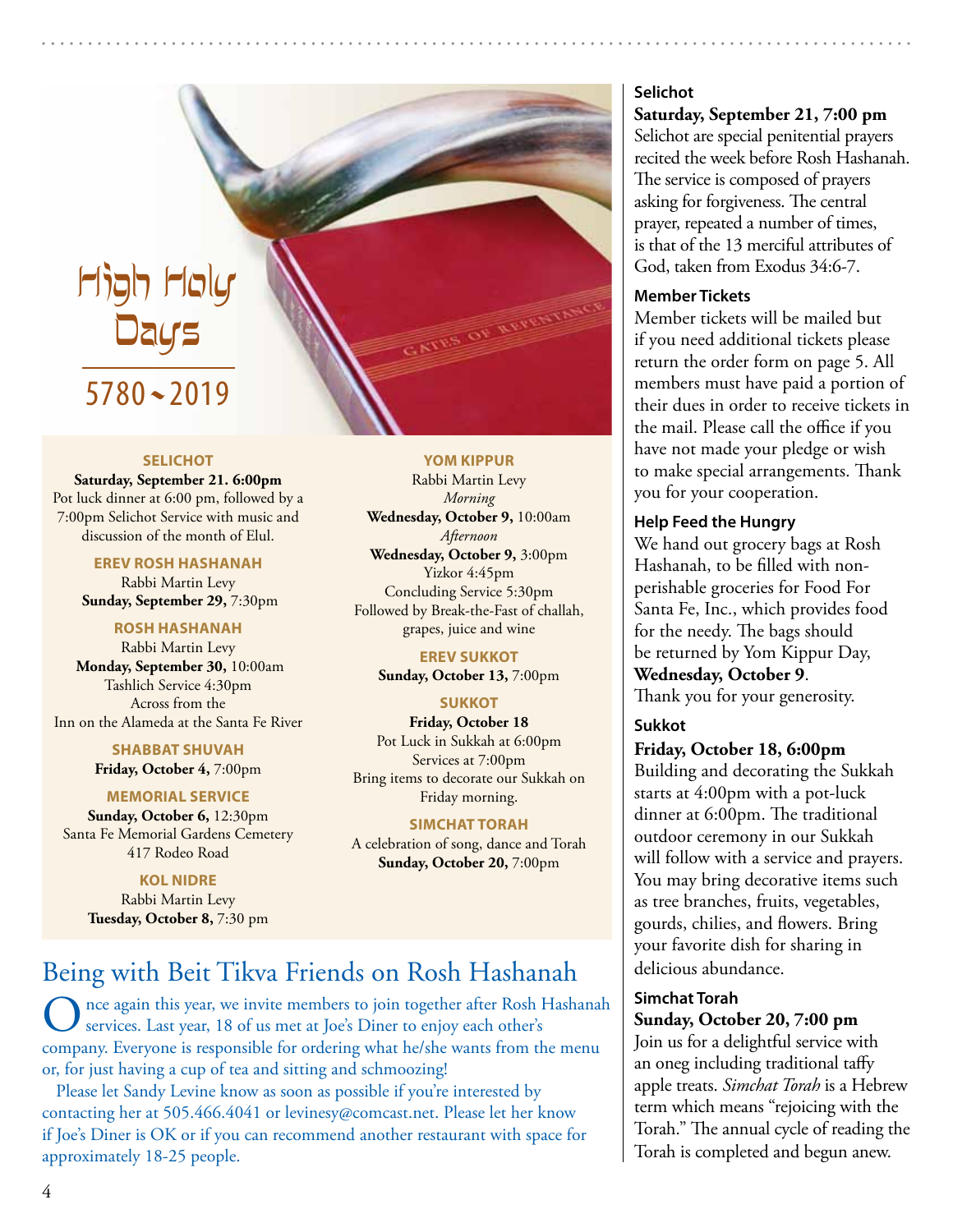|                                                   | <b>Congregation</b>                                                                                                                                                                                                                                                                              |                                                                 |  |                         |                                                             | P.O. BOX 24094 SANTA FE, NM 87502 TEL: 505.820.2991                                                                                                                                                |
|---------------------------------------------------|--------------------------------------------------------------------------------------------------------------------------------------------------------------------------------------------------------------------------------------------------------------------------------------------------|-----------------------------------------------------------------|--|-------------------------|-------------------------------------------------------------|----------------------------------------------------------------------------------------------------------------------------------------------------------------------------------------------------|
| <b>Beit Tikva</b>                                 |                                                                                                                                                                                                                                                                                                  |                                                                 |  |                         |                                                             | WWW.BEITTIKVASANTAFE.ORG                                                                                                                                                                           |
|                                                   | Non-Member Ticket Form, 5780-2019<br>I wish to purchase # ________________ tickets for all FOUR services @ \$300.<br>I wish to purchase # _______________ single day ticket(s) @ \$100 per service.<br>I wish to reserve # _________________ ticket(s) for full-time college students @ no cost. |                                                                 |  |                         |                                                             |                                                                                                                                                                                                    |
| $\Box$ Erev Rosh Hashanah<br>$\Box$ Rosh Hashanah | Please check which service(s) you plan to attend:                                                                                                                                                                                                                                                | Sunday, September 29, 7:30 PM<br>Monday, September 30, 10:00 AM |  | $\Box$ Yom Kippur       |                                                             | Erev Yom Kippur (Kol Nidre) Tuesday, October 8, 7:30 PM<br>Wednesday, October 9, 10:00 AM                                                                                                          |
|                                                   |                                                                                                                                                                                                                                                                                                  |                                                                 |  |                         |                                                             |                                                                                                                                                                                                    |
|                                                   |                                                                                                                                                                                                                                                                                                  |                                                                 |  |                         |                                                             |                                                                                                                                                                                                    |
|                                                   |                                                                                                                                                                                                                                                                                                  |                                                                 |  | *** Office use only *** |                                                             |                                                                                                                                                                                                    |
|                                                   | No. of adults Service (s) Amount Check # Date Status                                                                                                                                                                                                                                             |                                                                 |  |                         |                                                             |                                                                                                                                                                                                    |
|                                                   | Yizkor Service New Name Form                                                                                                                                                                                                                                                                     |                                                                 |  |                         |                                                             | All names will be read at the Yom Kippur Yizkor Service on Wednesday, October 9, 2019.<br>PLEASE SUBMIT ONLY NEW NAMES. Names already on file will be read at the service. All new names submitted |
|                                                   | below must be accompanied by a minimum \$18 donation per name.                                                                                                                                                                                                                                   |                                                                 |  |                         |                                                             |                                                                                                                                                                                                    |
|                                                   |                                                                                                                                                                                                                                                                                                  |                                                                 |  |                         |                                                             |                                                                                                                                                                                                    |
|                                                   |                                                                                                                                                                                                                                                                                                  |                                                                 |  |                         |                                                             |                                                                                                                                                                                                    |
|                                                   |                                                                                                                                                                                                                                                                                                  |                                                                 |  |                         |                                                             |                                                                                                                                                                                                    |
|                                                   |                                                                                                                                                                                                                                                                                                  |                                                                 |  | *** Office use only *** |                                                             |                                                                                                                                                                                                    |
| Check #                                           | Date                                                                                                                                                                                                                                                                                             |                                                                 |  |                         | <b>Status</b>                                               |                                                                                                                                                                                                    |
| <b>High Holy Day</b>                              |                                                                                                                                                                                                                                                                                                  |                                                                 |  |                         |                                                             |                                                                                                                                                                                                    |
| <b>Flowers</b>                                    |                                                                                                                                                                                                                                                                                                  |                                                                 |  |                         |                                                             | NEW YEAR'S GREETINGS WITH THE GIFT OF HONEY                                                                                                                                                        |
| for Rosh                                          |                                                                                                                                                                                                                                                                                                  |                                                                 |  |                         | CBT's annual Rosh Hashannah Honey Project is happening now! |                                                                                                                                                                                                    |

**Hashanah and Yom Kippur**

donated by Sandra Levine.

Both arrangements have been generously

You will be receiving an email with all of the particulars. If you have any questions please contact Marcelle Cady at marcelle.garfield.cady@ gmail.com. She will be happy to help you with your order. If you would like to make a generous contribution of \$180 you will be sending good wishes and sweetness to every member of the congregation. As an extra thank you for this contribution you will receive a personal jar of local honey at Rosh Hashannah. If you don't want to participate at the \$180 level, there is also the option of a \$3 per person/family donation for you own personal list. All orders must be placed by September 17, 2019. We look forward to your participation in this sweet fundraising project. – Marcelle Cady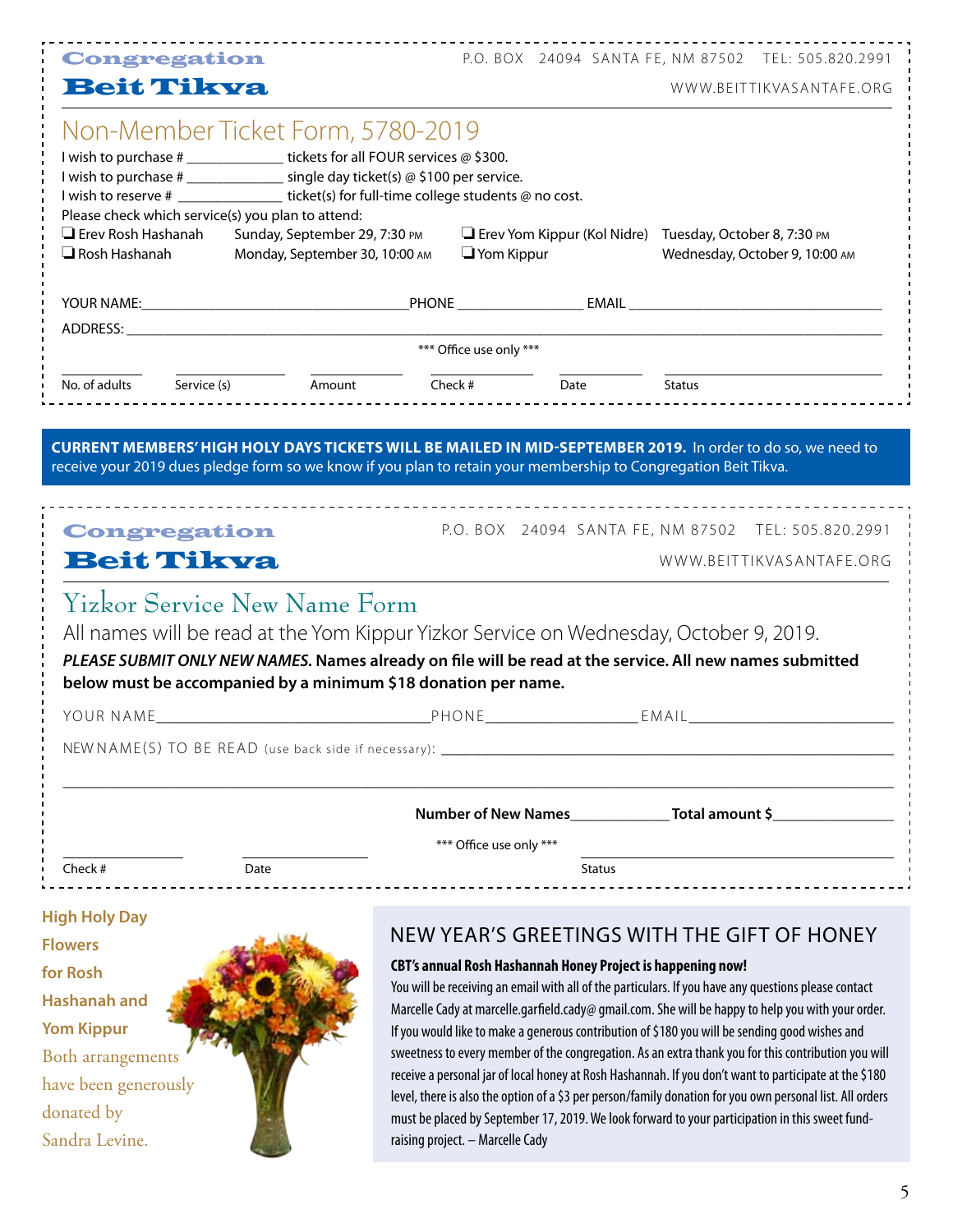# Remembering Those Who Have Gone Before

**It is with tremendous pride that we are continuing a long honored Jewish tradition.** With the financial support of an initial donation from Ruthie Koval, and a subsequent donation from Gary and Karen Goldstein we have determined that the time is right to include this traditional remembrance option in our synagogue offering to members. To enable congregants to honor their loved ones with grace and reverence, we installed an illuminated memorial system in the entrance hall, which commemorates individual Yahrzeits with a bulb next to the individual's nameplate.

To keep all family members together, you may prepay to reserve space for future names. A "reserved" nameplate can be used as a placeholder. Hebrew transliteration is available if needed. Only one person may be named per plaque.

Questions? Call Lela at 505.820.2991, or email her at officeadmin@beittikvasantafe.org.

| Name(s) of Honoree(s)                                                               | <b>Yahrzeit Memorial Plaque Order Form</b>                                                                                                                                                                                     |  |  |  |  |  |
|-------------------------------------------------------------------------------------|--------------------------------------------------------------------------------------------------------------------------------------------------------------------------------------------------------------------------------|--|--|--|--|--|
|                                                                                     |                                                                                                                                                                                                                                |  |  |  |  |  |
|                                                                                     | Date of Death______________Hebrew name if known_________________________________                                                                                                                                               |  |  |  |  |  |
|                                                                                     | 2.                                                                                                                                                                                                                             |  |  |  |  |  |
|                                                                                     | Date of Death_______________Hebrew name if known________________________________                                                                                                                                               |  |  |  |  |  |
|                                                                                     | $\frac{1}{2}$                                                                                                                                                                                                                  |  |  |  |  |  |
|                                                                                     | Date of Death______________Hebrew name if known_________________________________                                                                                                                                               |  |  |  |  |  |
|                                                                                     |                                                                                                                                                                                                                                |  |  |  |  |  |
|                                                                                     | Date of Death_______________Hebrew name if known________________________________                                                                                                                                               |  |  |  |  |  |
|                                                                                     | Your Name: Note that the contract of the contract of the contract of the contract of the contract of the contract of the contract of the contract of the contract of the contract of the contract of the contract of the contr |  |  |  |  |  |
|                                                                                     |                                                                                                                                                                                                                                |  |  |  |  |  |
| Number of Plaques: ________ x \$400 each                                            |                                                                                                                                                                                                                                |  |  |  |  |  |
| CHECK ENCLOSED IN THE AMOUNT OF: University of the CHECK ENCLOSED IN THE AMOUNT OF: |                                                                                                                                                                                                                                |  |  |  |  |  |
|                                                                                     |                                                                                                                                                                                                                                |  |  |  |  |  |
|                                                                                     |                                                                                                                                                                                                                                |  |  |  |  |  |
|                                                                                     |                                                                                                                                                                                                                                |  |  |  |  |  |
|                                                                                     |                                                                                                                                                                                                                                |  |  |  |  |  |

## Oneg Shabbat Means Sabbath Delight!

hat could be more delightful after Friday evening service than some treats to enjoy with challah and the good company of friends (old and new). Members are expected to provide one oneg preparation per year. You may bring food or you may instead offer \$75 to cover expenses.

Many thanks to Windy Dankoff (our notorious flute and clarinet player). Windy says we have some oneg openings for September through December (and beyond), so if you wish to sign up, please contact him at 505.490.0313 or windydankoff@mac.com.

The First Friday of each month is Simchat Shabbat, where we recognize members whose birthdays or anniversaries fall in that month. Please plan on joining us to celebrate your Simchat.

## Rides to the **SYNAGOGUE**

Remember that the **Jewish Federation of New Mexico** has helped us fund rides for those of us who don't drive. To arrange for a ride to Congregation Beit Tikva for our service or other congregation activities please contact Candace Hardy at 781.354.9118

## September Birthdays

Windy Dankoff September 12 Connie Rosenberg September 13 Joy Wohl LeCuyer September 14 Barbara LaMont September 15 Joyce Levine September 25 Jonathan Frey September 29

### September Anniversaries

| Marc Geller &                   |              |
|---------------------------------|--------------|
| <b>Beth Beloff</b>              | September 1  |
| William &                       |              |
| Marcia Berman                   | September 4  |
| Stuart &                        |              |
| <b>Connie Rosenberg</b>         | September 12 |
| Edward Mazria &                 |              |
| <b>Asenath Kepler</b>           | September 19 |
| <b>Windy &amp; Alma Dankoff</b> | September 28 |
|                                 |              |

## October Birthdays

Robert Bernstein **October 8** Alma Dankoff **Canada Contract October 16** Howard Louis Davis October 18 Sharon Sorken **October 18** John Dirk Wassner October 19 Linda Cohen **Company** October 20 Joan Kessler **October 20** Gail Rapoport **October 29** 

### **Our Weekly E-Newsletter**

Our weekly e-newsletter is the best way to stay current with all our Congregation's happenings. Please contact Windy Dankoff, **windydankoff@mac.com** to join the e-blast list. Or, go to **www. beittikvasantafe.org** and click on the blue button, top right. You'll never miss any upcoming events or news.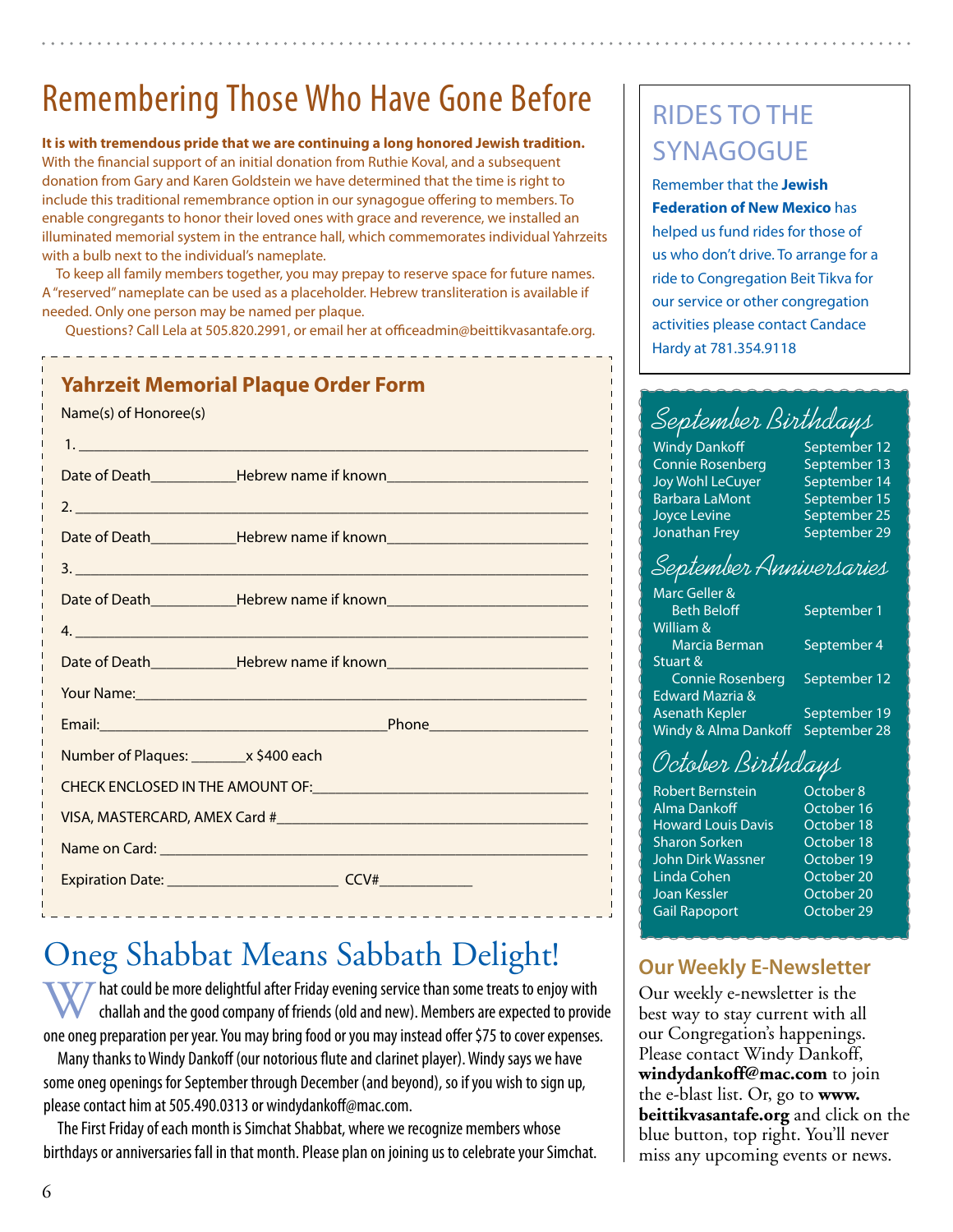## JUNE/JULY/AUGUST 2019 DONATIONS<br>Donations June 15, 2019 through August 22, 2019

### **General Fund**

Reuben Hersh Carol Clifford & Todd Wertheim – In honor of Gail & Elliot Rapoport Marjorie Johnson – In memory of son, Kent Newby Debbie Rakotomalala Gail & Elliot Rapoport – In memory of Stephanie Murray Connie & Stuart Rosenberg – In memory of Carole Biggio and Edith Kalmar Connie & Stuart Rosenberg – In memory of Susie Oserman Eileen Klotz – In honor of Sheila Bicoll Linda Cohen – In honor of our new members Michael Edelman – In honor of Ava Faith Katz Faulcon

### **Building & Grounds Maintenance Fund**

Sheila Bicoll Robert Gear

### **Rabbi's Discretionary Fund**

Joyce Levine Eleanor Brenner

### **Oneg**

 $\blacksquare$ 

 $\overline{\mathbf{A}}$ 

Leslee Jo Machov Marla Scheffler Laura Cowan Connie & Stuart Rosenberg Marjorie Johnson Alma & Windy Dankoff

*In Loving Memory*

Burton Krohn may 20, 2019 Dr. Ed Okun June 14, 2019

## A Look Back at High Holy Days 5779-2018









### Thank You Oneg Sponsors *Todah rabah and honorable menschen to our Oneg Providers*

### **June 2019**

K

### Susan Krohn Carolyn Handler Miller Barb & Armon LaMont Linda Brown

**July 2019** Juli Horwitz Kite Connie & Stuart Rosenberg Lorraine Haneyko & Michael Edelman

### **August 2019**

Marla Scheffler Leslee Machov Barb & Armon LaMont Kathy Kahn Mahon Sandy Levine

### **September 2019**

Lorraine Haneyko & Michael Edelman Davida Simon & Josefo Martinez Carol Karps & Barbara LaMont